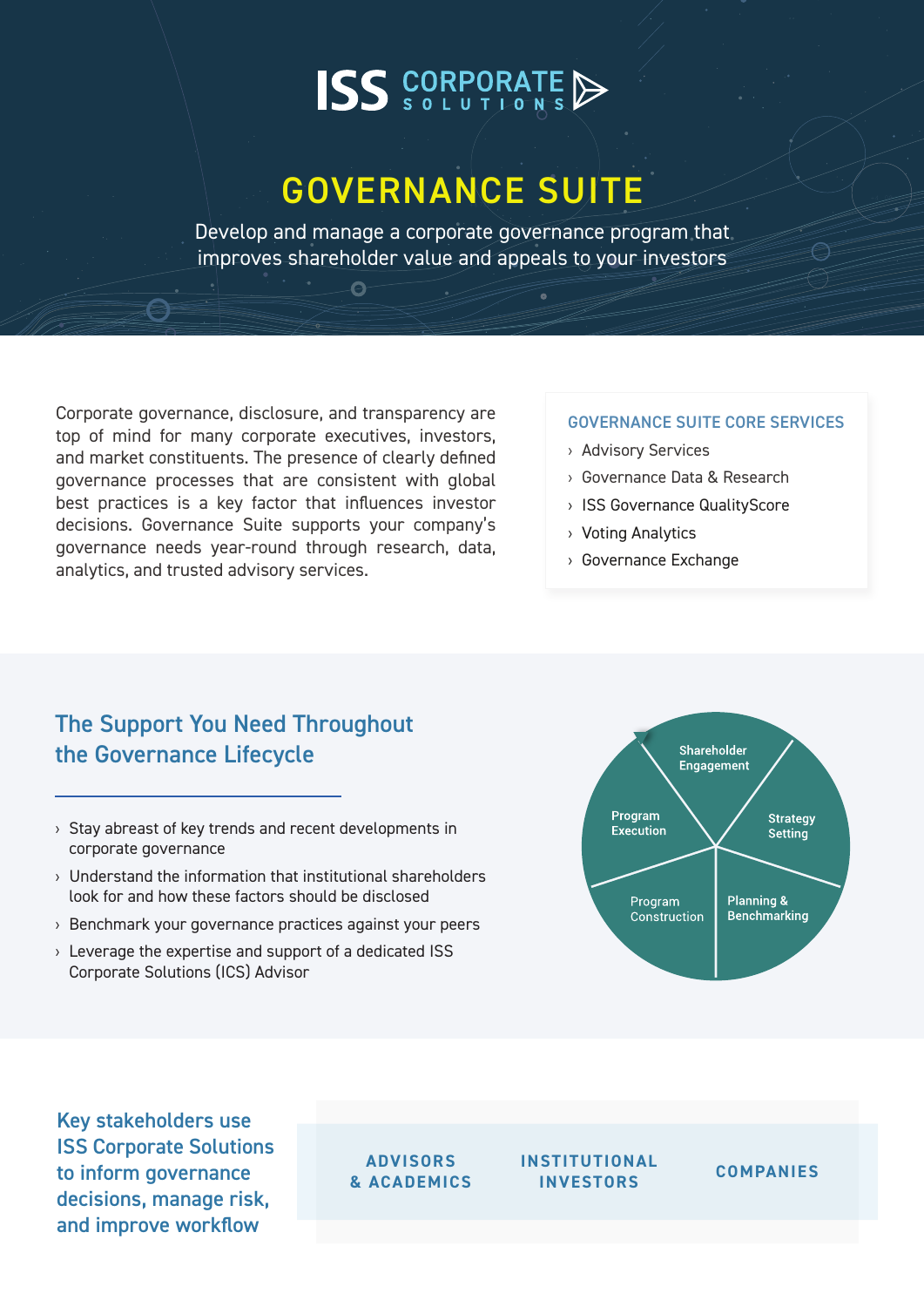

Stay ahead of investor demands with year-round advisory services from ICS. Your Advisor can help you throughout the year to evaluate and audit your governance policies and proposals, analyze your shareholders' preferences, and relate industry best practices. Advisors can also assist in evaluating governance data, preparing board and executive level reports, providing pre-IPO advisory services to mitigate risk, and prioritizing your outreach and investor relations opportunities.



Just a phone call away, your ICS Advisor is an invaluable resource to help you navigate your most complex governance decisions.

### Comprehensive Governance Data and Research

ICS' comprehensive governance data can help inform your most important decisions and reduce risk in your governance program. Essential for conducting analysis and peer benchmarking, assessing proxy voting results, and communicating corporate data to corporate executives, board members, and shareholders, ICS provides the industry's most extensive collection of governance information:



### ISS Governance QualityScore

ISS Governance QualityScore can help you benchmark governance risk and uncover opportunities to maximize your appeal to investors. Many leading institutional investors use QualityScore to measure governance risk in their portfolios, while companies use QualityScore to identify areas that investors may see as presenting governancerelated risk and inform their governance decisions.

QualityScore global coverage comprises of approximately 5,600+ companies in 30 markets, aligning with local market indices, including constituents of the U.S. Russell 3000, Canadian S&P/TSX Composite, STOXX600, NZX15, ASX 200, and the main European local market indices including the UK FTSE All-Share (ex-investment trusts.) QualityScore also includes widely held companies in ISS' coverage universe for Brazil, China, Hong Kong, India and Japan. The term "widely held" refers to companies that ISS designates as such based on their membership in a major index and/or the number of ISS clients holding the securities.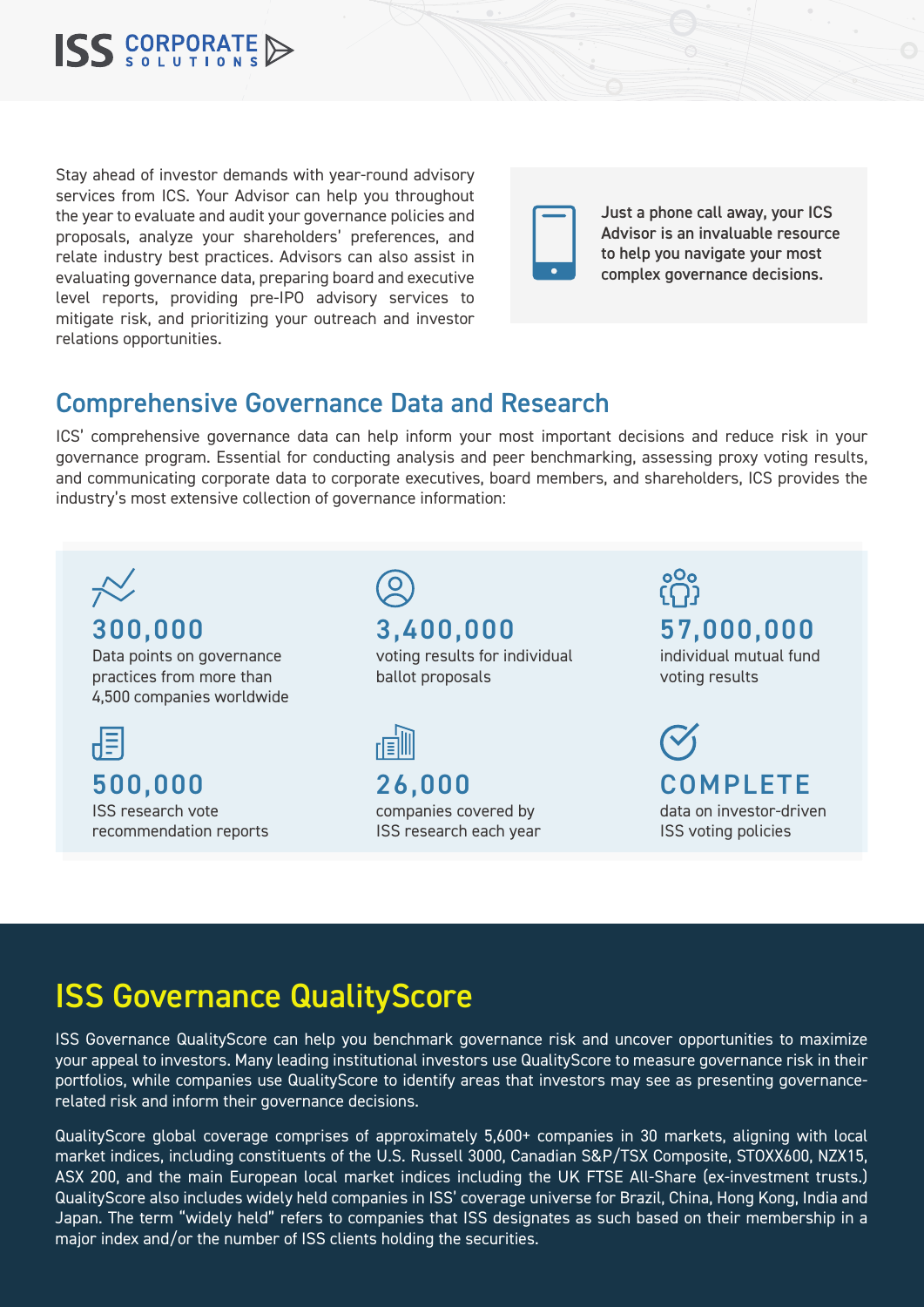Under the ISS Governance QualityScore methodology, companies receive an overall score and subscores across four pillars: Board Structure, Compensation/ Remuneration, Shareholder Rights & Takeover Defenses, and Audit & Risk Oversight.

Decile scores provide a snapshot view of risk while supporting factor-level data and a summary of key risks provide important insight to inform the research and decision-making processes.

Companies can review, verify, and provide feedback on the data used to determine their ISS Governance QualityScore via a complimentary Data Verification tool.

#### ICS' premium QualityScore tools allow companies to:

- Understand how investors perceive your governance program
- **I** Identify governance practices that make you stand out among your peers, based on industry, country, region, and other specific factors
- Determine how changes in your practices impact the way investors may perceive your governance risk
- Stay ahead of emerging shifts in governance norms among your peers

- Board Composition
- Composition of **Committees**
- Board Policies
- Related Party **Transactions**
- Board Practices

#### **BOARD STRUCTURE COMPENSATION / REMUNERATION**

- Pay-for-Performance
- Non-Performance Based Pay
- Use of Equity
- **Equity Risk Mitigation**
- Communications and **Disclosure**

■ Non-Executive Pay

**Termination** 

**ISS** CORPORATE

■ Controversies

## **SHAREHOLDER RIGHTS**

- One Share One Vote
- Takeover Defenses
- **v** Voting Issues
- **Voting Formalities** ■ Other Shareholder
	- Rights Issues

#### **& TAKEOVER DEFENSES AUDIT & RISK OVERSIGHT**

- External Auditor
- Audit and Accounting **Controversies**
- Other Audit Issues
- Utilize ISS Governance QualityScore premium tools and ICS advisory services to benchmark governance risk and uncover opportunities to maximize appeal to investors.

### Voting Analytics

With insight into proxy season voting trends and access to company voting results within days of disclosure, Voting Analytics allows you to analyze and anticipate institutional voting patterns and vote results across management and shareholder proposals. Use Voting Analytics to:

- Design stronger proposals by identifying similar proposals, analyzing their features, and understanding their resulting shareholder support
- Develop an outreach strategy among institutional investors by understanding their past voting patterns
- Benchmark proposal frequency and success rates before you issue your proxy
- **Prioritize shareholder proposals in order of importance by seeing** which have historically garnered the most support

International and Expanded U.S. Vote Coverage Data from 2013 onward

Vote results for Russell 3000 Companies Data from 2003 onward

Mutual Fund Form N-PX Vote Records Data from 2007 onward

Vote Records from All Major Fund Families 500+ institutions and 18,000+ funds